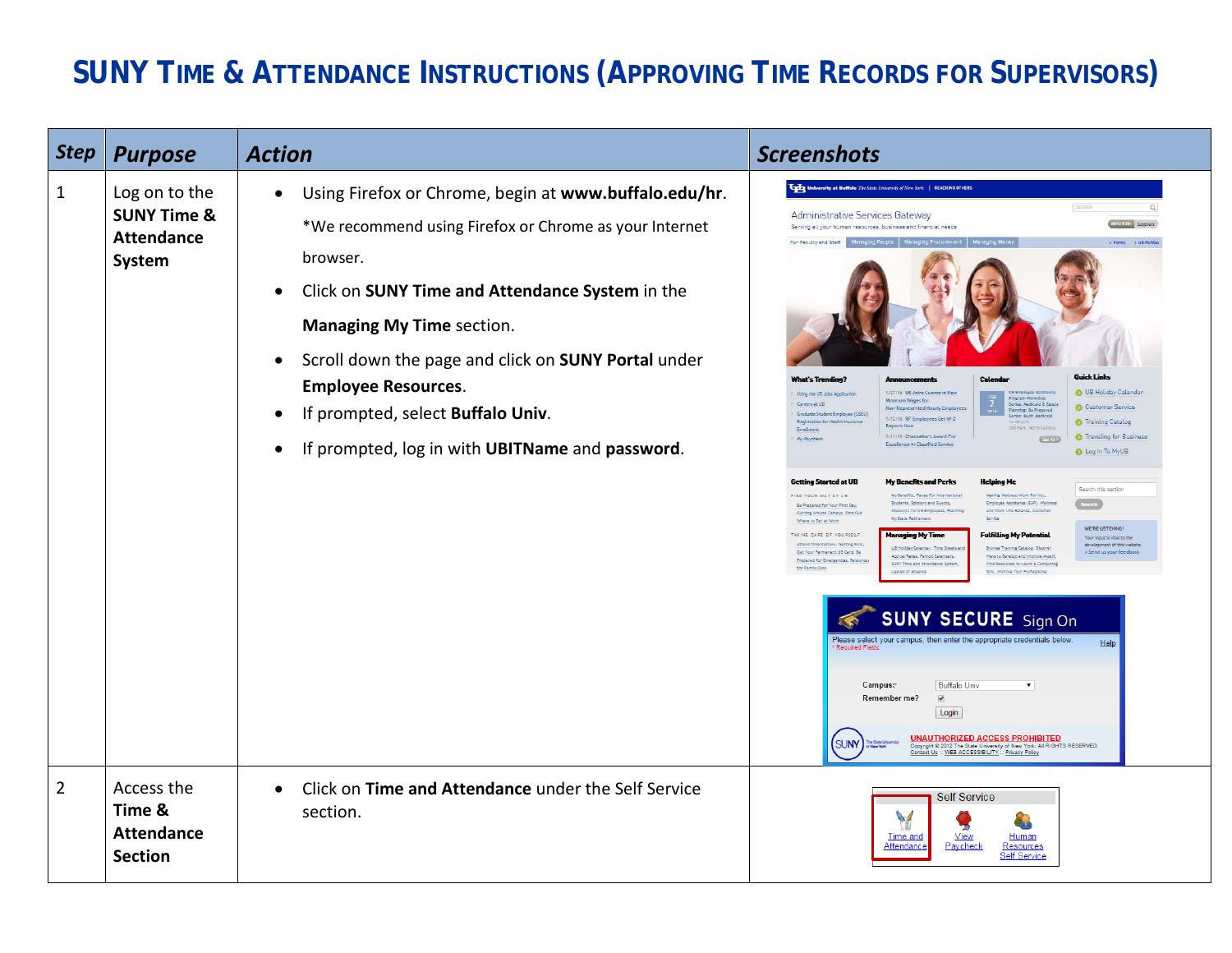| <b>Step</b> | <b>Purpose</b>                                       | <b>Action</b>                                                                                                                                                                                                                                                                                                                                                                                                                                                                                                                               | <b>Screenshots</b>                                                                                                                                                                                                                                                                                                                                                                                                                                                                                                                                                                                                                                                                                                                                                                                                                                                                                                                                                                                           |
|-------------|------------------------------------------------------|---------------------------------------------------------------------------------------------------------------------------------------------------------------------------------------------------------------------------------------------------------------------------------------------------------------------------------------------------------------------------------------------------------------------------------------------------------------------------------------------------------------------------------------------|--------------------------------------------------------------------------------------------------------------------------------------------------------------------------------------------------------------------------------------------------------------------------------------------------------------------------------------------------------------------------------------------------------------------------------------------------------------------------------------------------------------------------------------------------------------------------------------------------------------------------------------------------------------------------------------------------------------------------------------------------------------------------------------------------------------------------------------------------------------------------------------------------------------------------------------------------------------------------------------------------------------|
| 3           | Select your<br><b>Current</b><br>Employment<br>Role  | Verify that your current Employment Role is selected.<br>Or, select the radio button for your current<br>O<br><b>Employment Role.</b><br><b>Click Time and Attendance.</b>                                                                                                                                                                                                                                                                                                                                                                  | <b>Employment Roles</b><br><b>Role Type</b><br><b>Status</b><br>Regular State Employee<br>Current<br>◉<br>Student Assistant State Employee<br>History<br>Graduate Student State Employee<br>History<br><b>Time and Attendance</b>                                                                                                                                                                                                                                                                                                                                                                                                                                                                                                                                                                                                                                                                                                                                                                            |
| 4           | Viewing your<br>Employees<br><b>Time Records</b>     | At the top of the page, click Work Roster.<br>$\bullet$                                                                                                                                                                                                                                                                                                                                                                                                                                                                                     | Welcome:: AMANDAB<br>Campus: 28030 - UNIVERSITY AT BUFFALO<br><b>SUNY SECURE</b><br>The State University of New York  <br>Employee: Time Record   History   Request Time Off   Home   Supervisor/Approver <mark>i</mark> : Work Roster<br><b>Time and Attendance Record for</b><br>Amanda<br>Employee Info   Time Record   History   Request Time Off   Adjust Balances                                                                                                                                                                                                                                                                                                                                                                                                                                                                                                                                                                                                                                      |
| 5           | Review list of<br><b>Current</b><br><b>Employees</b> | The bottom section on the screen lists your Current Employees.<br>*Note: only State funded employees will be listed under<br><b>Current Employees.</b>                                                                                                                                                                                                                                                                                                                                                                                      | <b>Current Employees</b><br><b>Sharon M</b><br>Personnel Associate<br>01/01/2016<br>Employee Info   Time Record   History   Request Time Off                                                                                                                                                                                                                                                                                                                                                                                                                                                                                                                                                                                                                                                                                                                                                                                                                                                                 |
| 6           | Reviewing<br><b>Pending</b><br><b>Time Records</b>   | The middle section lists the Pending Time Records Approvals for<br>your employees.<br>To review an employee's time record, click the Details<br>$\bullet$<br>link.<br>A pop-up window opens.<br>$\circ$<br>Review the employee's time record for the month<br>$\bullet$<br>selected<br>Holidays are displayed in red text.<br>O<br>The time off your employee submitted is listed on<br>O<br>that date.<br>To view more detailed information on the leave<br>O<br>time, click on the date. The time record will open<br>in the same window. | <b>Pending Time Records Approvals</b><br>January 2016<br><b>Sharon M</b><br>[ Details ]<br>History  <br><b>Sharor</b><br><b>Campus: 28030</b><br><b>Superviso</b><br>partment: 853005: 1103 Human Re<br><b>Accrual Balances</b><br>amily Sic<br>Lost<br>23.00<br>97.50<br>0.00<br>0.00<br>0.00<br>0.00<br>0.00<br>Beginning<br>0.25<br>0.00<br>0.00<br>Charged<br>1.00<br>0.00<br>0.00<br>0.00<br>97.25<br>Sub-Total<br>22.00<br>1.75<br>0.00<br>Earned<br>0.00<br>0.00<br>0.00<br>0.00<br>0.00<br>Adjustment<br>0.00<br>0.00<br>0.00<br>Ending<br>99.00<br>24.75<br>Pociudes family sick leave balan<br><b>Time Charged</b><br>Click a day to add or update an Accrual Charge<br>January 2016<br>$\overline{2}$<br>$\frac{1}{\text{New Years Day}}$<br>10<br>16<br>13 <sup>°</sup><br>14<br>15<br>$\frac{12}{0.25 + \text{Sick League}}$<br>20<br>17 <sub>2</sub><br>18<br>19<br>21<br>23<br>22<br>Jarth Luther King Day<br>1 - Vacation Leave<br>25<br>27<br>24<br>28<br>26<br>29<br>30 <sub>o</sub><br>31 |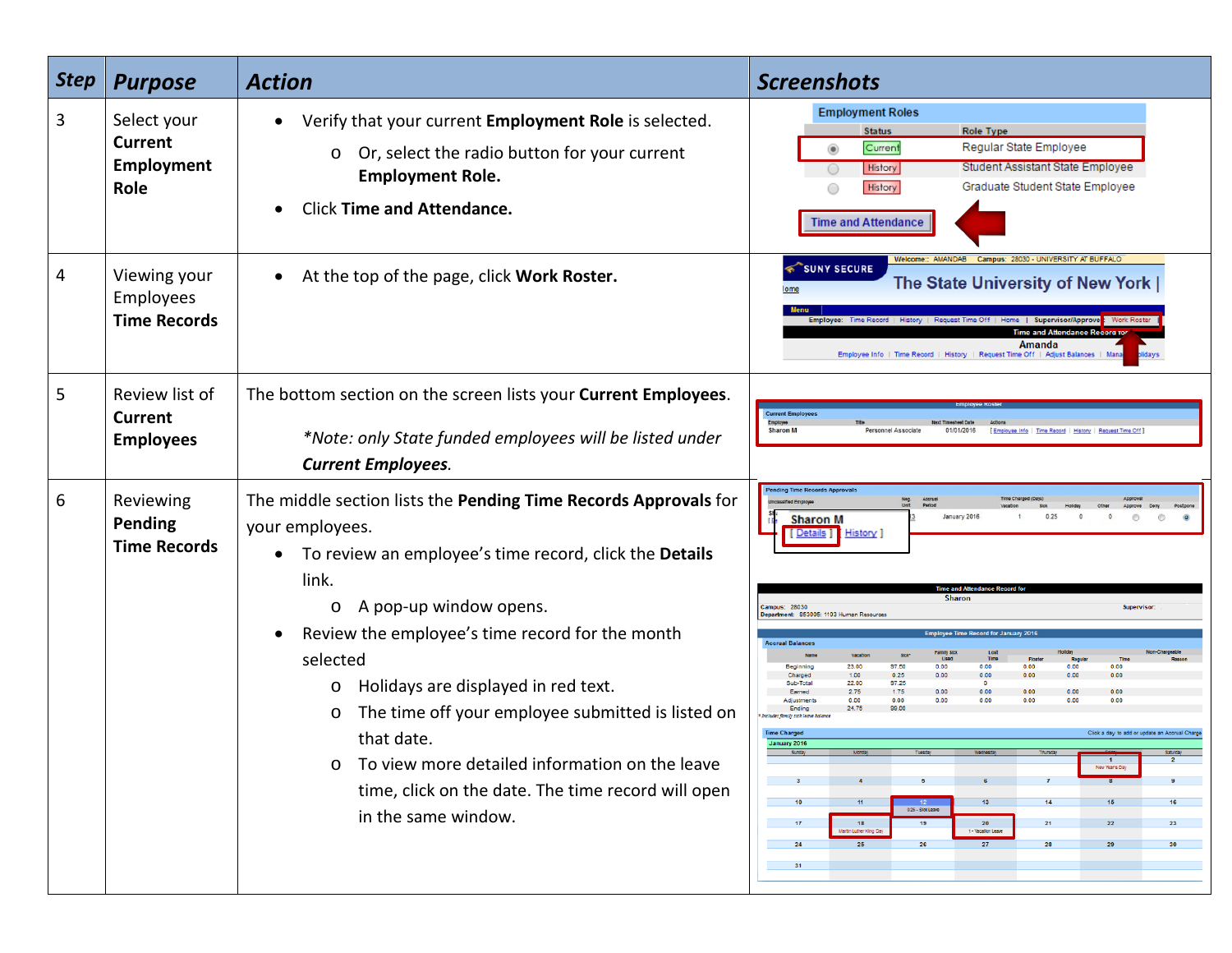| <b>Step</b> | <b>Purpose</b>                                                     | <b>Action</b>                                                                                                                                                                                                                                                                                                                                                                                     | <b>Screenshots</b>                                                                                                                                                                                                                                                                                                                                                                                                                                                                                                                                                                                                                                                                                                                |
|-------------|--------------------------------------------------------------------|---------------------------------------------------------------------------------------------------------------------------------------------------------------------------------------------------------------------------------------------------------------------------------------------------------------------------------------------------------------------------------------------------|-----------------------------------------------------------------------------------------------------------------------------------------------------------------------------------------------------------------------------------------------------------------------------------------------------------------------------------------------------------------------------------------------------------------------------------------------------------------------------------------------------------------------------------------------------------------------------------------------------------------------------------------------------------------------------------------------------------------------------------|
| 7           | <b>Making</b><br>corrections<br>(optional)                         | Review the record and enter any changes, if necessary.<br>If you make changes, indicate in the Comments field why<br>$\bullet$<br>you are making the change.<br>If changes are made, click Save.<br>$\bullet$<br>If no changes are made, click Cancel.                                                                                                                                            | <b>Time Record Posting</b><br>Notes:<br>. Please enter comments if charging less than a full day.<br>Single Day Leave (using quarter units)<br>01/12/2016<br><b>From Date:</b><br>$\bullet$<br>Vacation:<br>0.25<br>Sick:<br>$\bullet$<br><b>Family Sick:</b><br>$\bullet$<br>Holiday:<br>$\overline{\bullet}$<br>Floater:<br>$\overline{0}$<br><b>Voluntary Work Reduction:</b><br>$\bullet$<br><b>Lost Time:</b><br>o<br><b>Military Leave:</b><br>Non-Chargeable<br>Administrative Leave<br>Non-Chargeable Type:<br>÷<br><b>Adjustment Reason:</b><br>Select<br>Comments (r):<br>(Note: Pressing <alt> and an underlined character will focus the cursor on the associated form field.)<br/>Delete<br/>  Cancel<br/>Save</alt> |
| 8           | <b>Approving or</b><br><b>Denying</b><br><b>Time Records</b>       | Under the Pending Time Records Approvals section, you will see<br>a list of all of your employees' time records that have been<br>submitted.<br>To approve the time record, click the Approve radio<br>$\bullet$<br>button.<br>To deny the time record, click the Deny radio button.<br>$\bullet$<br>If you are denying the record, enter a reason for<br>$\circ$<br>the denial.<br>Click Submit. | <b>Pending Time Records Approvals</b><br>Time Charged (Days)<br>Accrual<br>Period<br><b>nclassified Fmold</b><br><b>Sharon M</b><br>13<br>January 2016<br>[ Details ] [ History<br>Approval<br>Approve<br>Deny<br><b>Supervisor Pending Approvals Rost</b>                                                                                                                                                                                                                                                                                                                                                                                                                                                                        |
| 9           | Review<br><b>Pending</b><br>Leave<br><b>Requests</b><br>(Optional) | Any Pending Leave Requests submitted by your employees will<br>be listed in the first section.<br>*Note: this feature is optional and is used at the<br>discretion of each department.                                                                                                                                                                                                            | Supervisor(Designee): Amanda<br>As submitted at 1:48:48 PM<br>Notes:<br>. Time records must be approved in chronological order<br><b>Pending Leave Requests</b><br>Neg. Requested<br>Unit Leave Dates<br># of Charge<br>Days Per Day<br>Approval<br><b>Jnclassified Employer</b><br>Charge Type<br>Days<br>Approve Deny Postpone<br><b>Sharon M</b><br>02/22/2016 - 02/25/2016<br>4 1 Day<br>Vacation Leave<br>13<br>$\circ$<br>$\circledcirc$<br>$\circ$                                                                                                                                                                                                                                                                         |